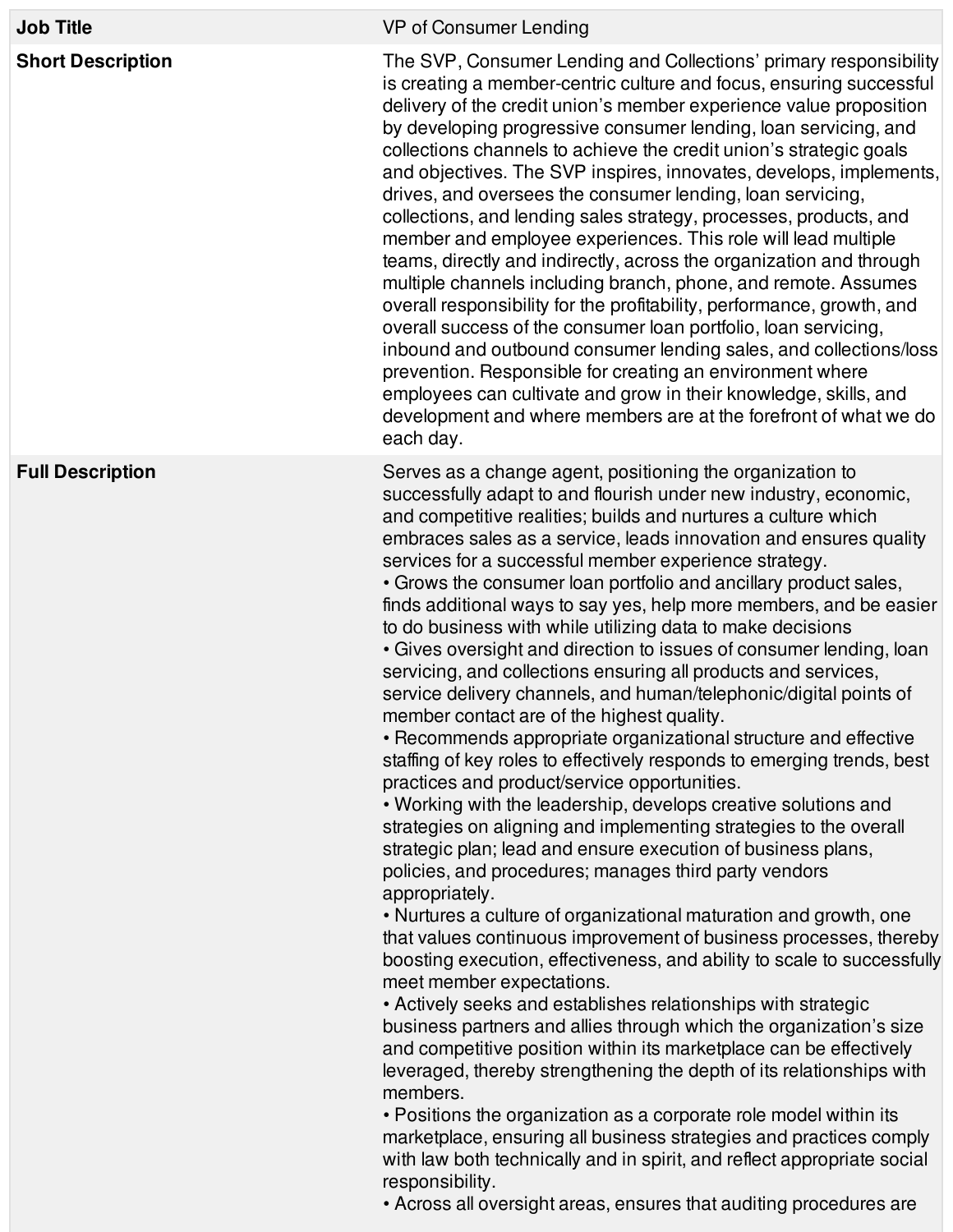conducted and work with the management team to correct root case deficiencies.

• Ensures that services are sold and delivered in accordance with established standards and procedures and the integrity and quality of all Credit Union programs are maintained.

• Builds and sustains a highly capable and contributing leadership team. Ensures that leadership and team members are well trained and performing effectively on behalf of the membership. Coaches and develops leadership and team members.

• Across all oversight areas, ensures that staffing levels are appropriate and that team members are effectively utilized.

• Promotes and establishes strong, positive, and productive working relationships across the organization through

communication and a commitment to the company's vision statement, core values, and business principles.

• Has a strong bias for action, bold thinking, and high tolerance for risk; ability to manage the complexities brought about by rapid change

• Ensures the highest levels of member loyalty in alignment with our purpose and values

• Ensures that operational excellence and continuous improvement are key focuses and are supported throughout the

consumer lending network, loan servicing and collections; works to improve the member experience by utilizing

qualitative and quantitative data, design thinking, and journey mapping

• Collaborates with all key stakeholders in the execution of strategic, transactional, and operational activities; drive strategic planning and budgeting processes for consumer lending, loan servicing and loss prevention

• Works with CLO, ELT, direct reports, team, and peers on a comprehensive and consistent sales and service strategy, ensure alignment and enforce

• Has fun and recognizes employees and members

• Supports and drives change and sales initiatives that encourage the implementation and acceptance of product or service improvements within the lending network.

• Improves service delivery expectations; monitor results including NPS, member, and employee feedback to attain

objectives for service, profitable growth, efficiency and enhanced member and internal experiences.

• Adheres to all applicable Federal and State laws and regulations governing the Credit Union

• Performs other job-related duties as assigned.

**Education** Bachelor's degree in business administration, accounting, information technology, or other relevant field; MBA is strongly preferred

**Additional Comments** • 15+ years of proven leadership-level experience setting strategy for and successfully leading an organization or corporate division of a mission-driven company that is substantial in size and resources

> • Minimum 10+ years of relevant experience in the financial services industry.

• experience platforms (retail, telephonic, digital).